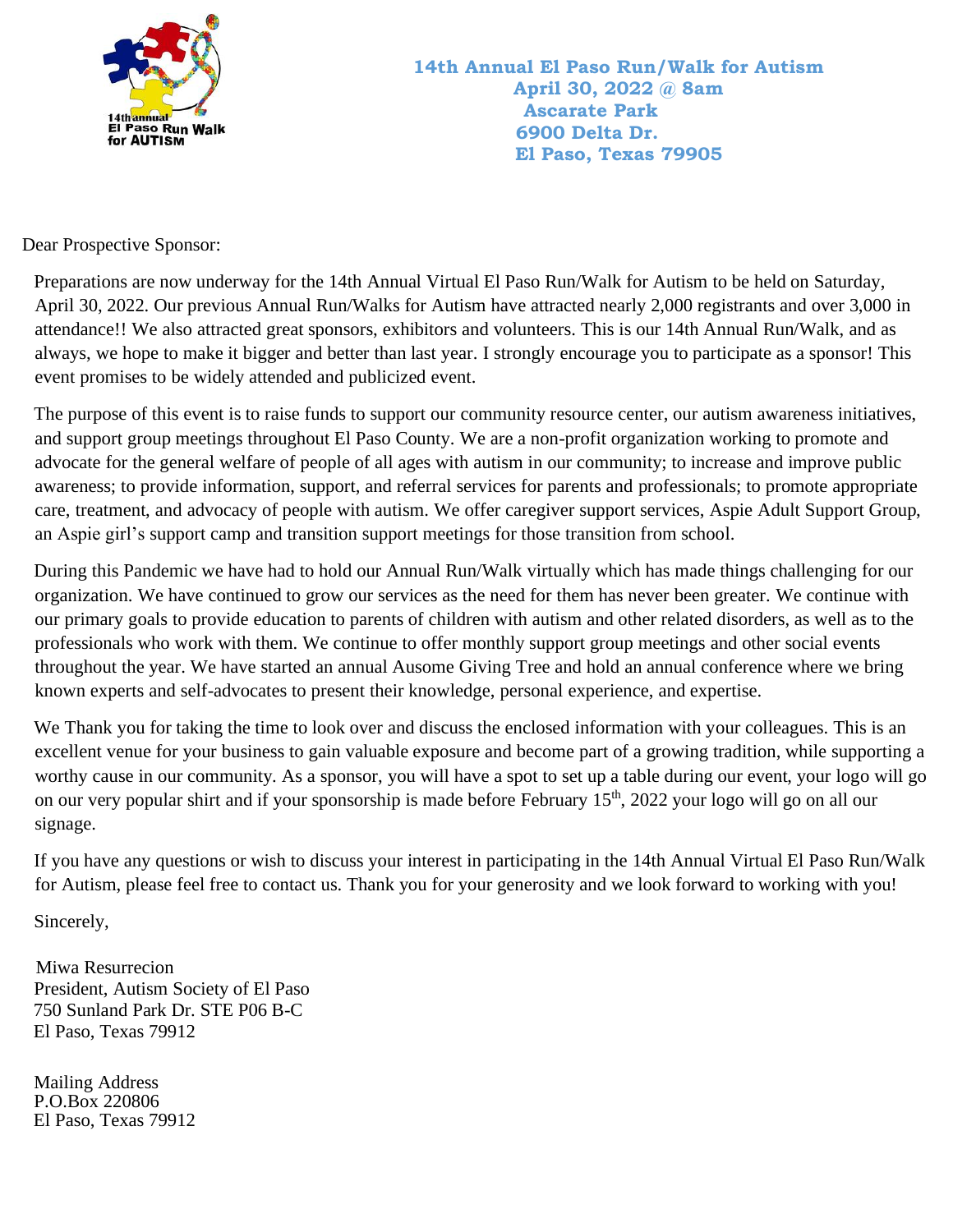

## **Corporate Sponsor \$2,500**

- Large Logo on Event Shirt
- Sponsorships received by **2/15/22** will have Logo on Sun Metro Bus Signs
- A spot to set up a vendor/exhibitor table at our event and we will gladly add any promotional materials to our goodie bags.
- **10** Run/Walk entries to include T-Shirts.
- Special Ceremony Recognition

### **Platinum Sponsor \$1,000**

- Medium Logo on Event Shirt
- Sponsorships received by **2/15/22** will have Logo on Sun Metro Bus Signs
- A spot to set up a vendor/exhibitor table at our event and we will gladly add any promotional materials to our goodie bags
- **8** Run/Walk entries to include T-Shirts.
- Special Ceremony Recognition

#### **Gold Sponsor \$500**

- Small Logo on Event Shirt and Event Banner
- Sponsorships received by **2/15/22** will have Logo on Sun Metro Bus Signs
- A spot to set up a vendor/exhibitor table at our event and we will gladly add any promotional materials to our goodie bags **5** Run/Walk entries to include T-Shirts.

#### **Silver Sponsor \$250**

- Sponsor's Name on Event Shirt
- A spot to set up a vendor/exhibitor table at our event and we will gladly add any promotional materials to our goodie bags **2** Run/Walk entries to include T-Shirts.

#### **Bronze Sponsor \$125**

- **1** Run/Walk entry
- A spot to set up a vendor/exhibitor table at our event and we will gladly add any promotional materials to our goodie bags

| <b>Name</b>     |  |
|-----------------|--|
| Organization    |  |
| <b>Address</b>  |  |
| City, State Zip |  |
| Phone           |  |
| Email           |  |

#### **\*\*Enter Run/Walk entries on next page\*\***

**For more information, call (915) 772-9100 or email runwalkforautism@autismsocietyep.org. Please submit form no later than April 19, 2022 with payment to:**

**The Autism Society of El Paso P.O. Box 220806 El Paso, TX 79912**

**Or you may fill out form and pay online at autismsocietyep.org**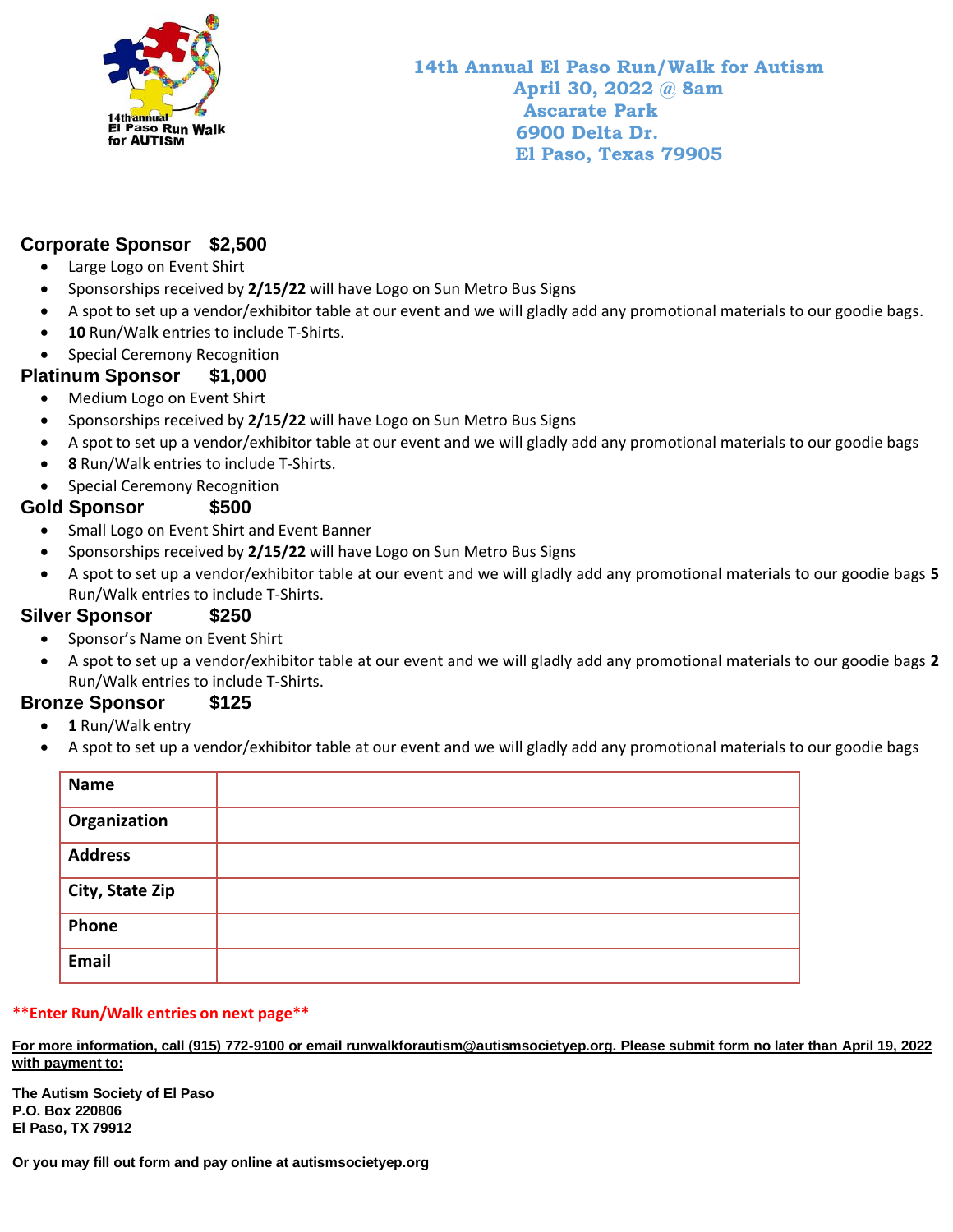

J.

| ** Adult T-shirt sizes available:<br>S, M, L, XL, 2X, 3X | **Youth T-shirt sizes available:<br>S, M, L | ***Event choices:<br>5k Run, 5k Walk, 1 Mile Walk |        |                |          |
|----------------------------------------------------------|---------------------------------------------|---------------------------------------------------|--------|----------------|----------|
| <b>Name (BRONZE SPONSORS)</b>                            | <b>Signature for *Disclaimer</b>            | Age                                               | Gender | T-shirt Size** | Event*** |
|                                                          | Bronze sponsors                             |                                                   |        |                |          |

| <b>Name (SILVER SPONSORS)</b> | <b>Signature for *Disclaimer</b> | Age | Gender | T-shirt Size** | Event*** |
|-------------------------------|----------------------------------|-----|--------|----------------|----------|
|                               | SILVER sponsors                  |     |        |                |          |
|                               | SILVER sponsors                  |     |        |                |          |

| <b>Name (GOLD SPONSORS)</b> | <b>Signature for *Disclaimer</b> | Age | Gender | T-shirt Size** | Event*** |
|-----------------------------|----------------------------------|-----|--------|----------------|----------|
|                             | <b>GOLD</b> sponsors             |     |        |                |          |
|                             | <b>GOLD</b> sponsors             |     |        |                |          |
|                             | <b>GOLD</b> sponsors             |     |        |                |          |
|                             | <b>GOLD</b> sponsors             |     |        |                |          |
|                             | <b>GOLD</b> sponsors             |     |        |                |          |

| <b>Name (PLATINUM SPONSORS)</b> | <b>Signature for *Disclaimer</b> | Age | Gender | T-shirt Size** | Event*** |
|---------------------------------|----------------------------------|-----|--------|----------------|----------|
|                                 | PLATINUM sponsors                |     |        |                |          |
|                                 | PLATINUM sponsors                |     |        |                |          |
|                                 | PLATINUM sponsors                |     |        |                |          |
|                                 | PLATINUM sponsors                |     |        |                |          |
|                                 | PLATINUM sponsors                |     |        |                |          |
|                                 | PLATINUM sponsors                |     |        |                |          |
|                                 | PLATINUM sponsors                |     |        |                |          |
|                                 | PLATINUM sponsors                |     |        |                |          |

# **CORPORATE SPONSORS TURN OVER PAGE**

**All information must be entered BEFORE submitting forms**